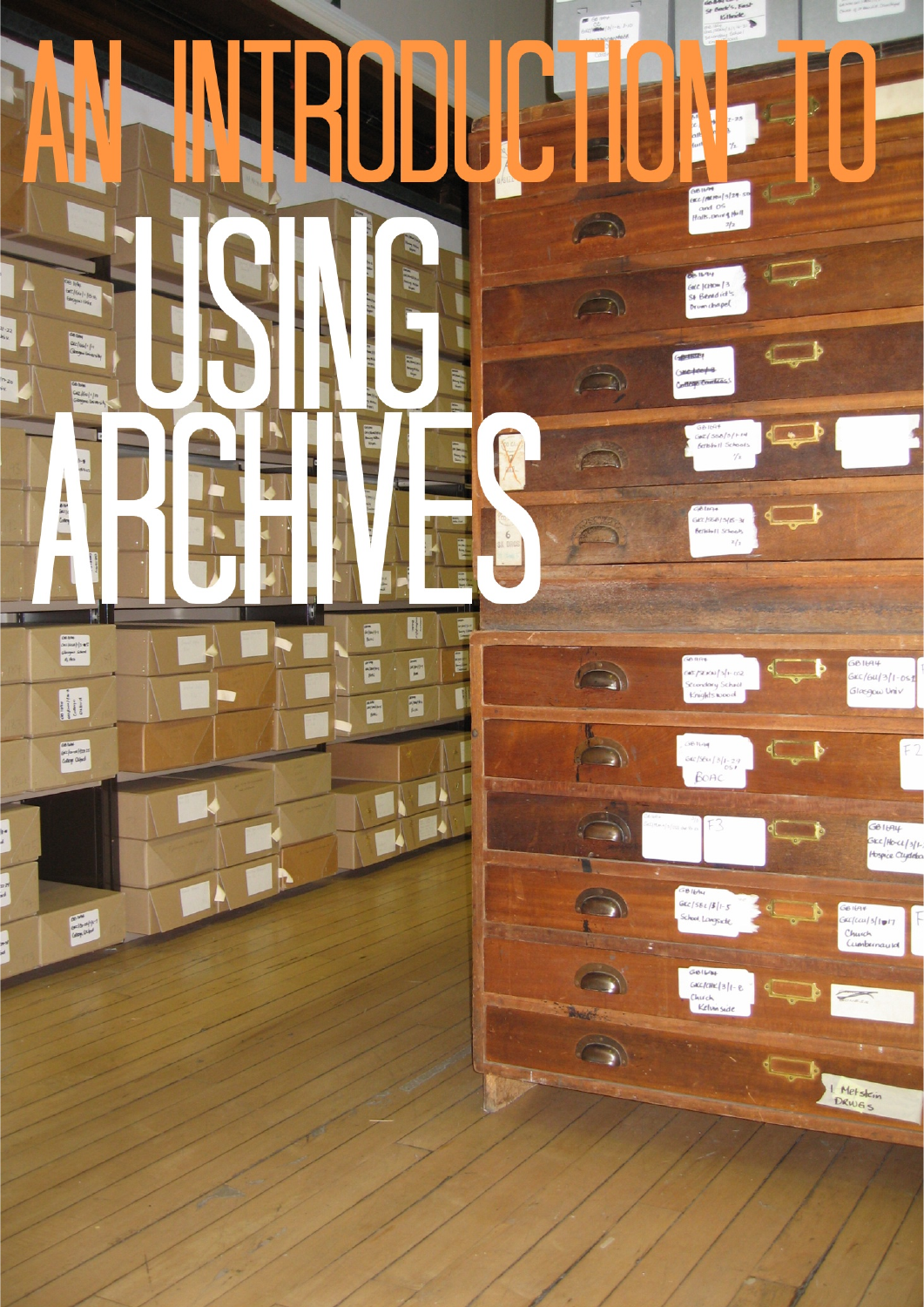## **An Introduction to Using Archives**

**Archives are records created as part of everyday activities which have been kept for their long-term usefulness. They can be in any format, including paper, digital, and audio-visual.** 

To find out about GSA's archive holdings see our website at: <http://www.gsa.ac.uk/archives>

## **Finding archive collections:**

**Many archive collections are held in local record offices and university archive services. Other archive collections are held by businesses and individuals; this material can be harder to locate and may not be available for researchers to access.** 

You can **search for records** held by The National Archives and by other public archive repositories in the UK using the main search box on **The National Archives Discovery website**: <http://discovery.nationalarchives.gov.uk/>

You can **search for an archive repository** in the UK using the "Find an archive" search box on **The National Archives Discovery website**:

<http://discovery.nationalarchives.gov.uk/>

## **Using archive collections:**

**Archive materials can be accessed on a reference-only basis and you will usually need to make an appointment before visiting a repository. As archives are often unique and/or fragile, most repositories will ask you to follow certain procedures to ensure the material isn't damaged. These include: handling material carefully, using a pencil to take notes, not eating or drinking, and asking permission before taking photographs.**

**The Archives Hub** website provides useful guidance for researchers who are new to using archives: <http://www.archiveshub.ac.uk/guides/usingarchives/>

The Glasgow School of Art's **Infosmart** online resource provides guidance on undertaking research in general. It covers how to define your research interest, how to find relevant sources, and how to evaluate, cite and use these sources (including information about copyright):<http://www2.gsa.ac.uk/library/infosmart/>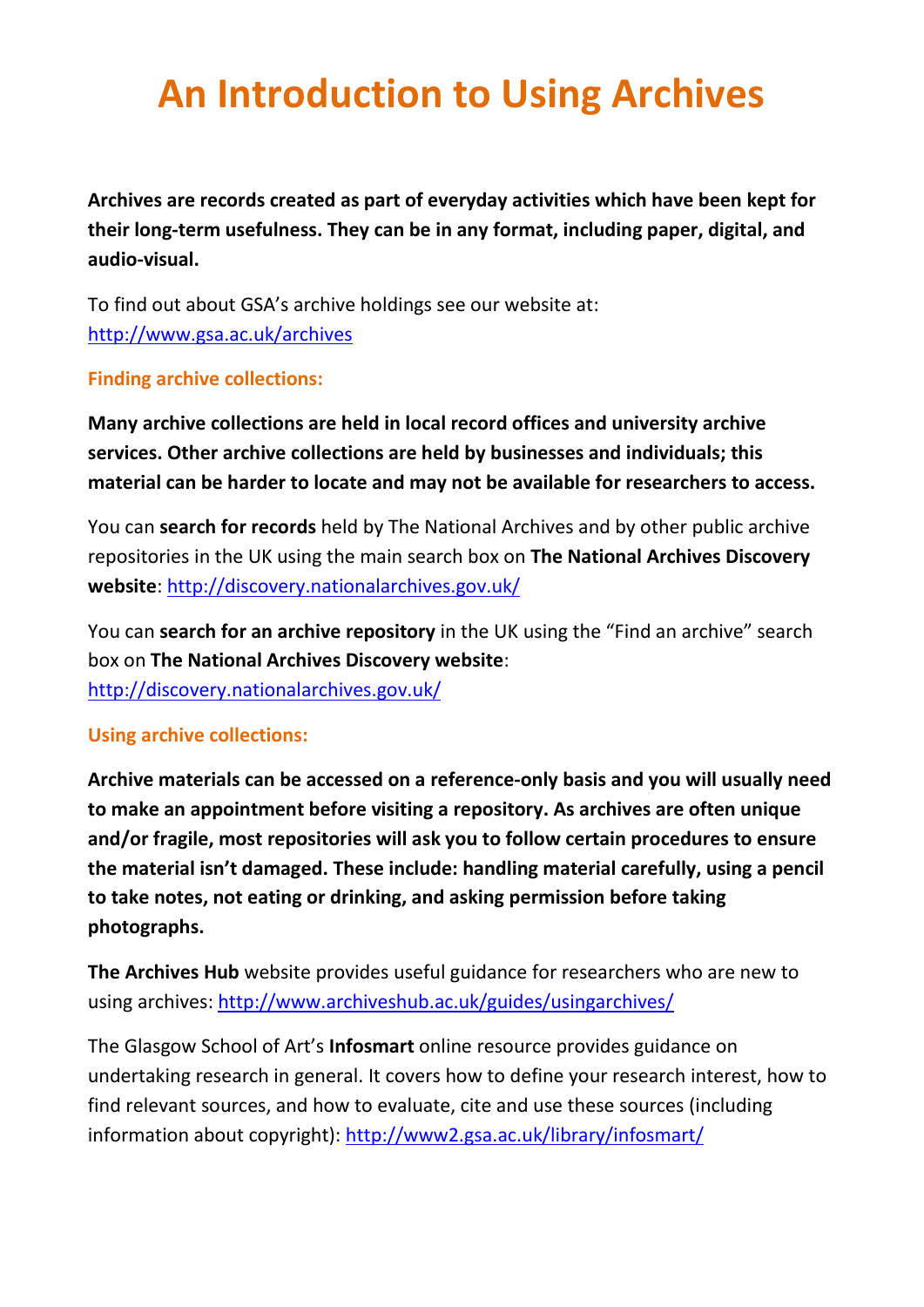## **Archive Repositories in and around Glasgow:**

**Click on the links below to find out more about what these repositories hold and where they are located.**

[Anniesland College](http://discovery.nationalarchives.gov.uk/details/a/A13533147)

[Archives and Special Collections, The Mitchell Library](http://discovery.nationalarchives.gov.uk/details/a/A13532989)

[Baptist Union of Scotland](http://discovery.nationalarchives.gov.uk/details/a/A13530212)

[Cardonald College](http://discovery.nationalarchives.gov.uk/details/a/A13530484)

[Central College of Commerce, Glasgow](http://discovery.nationalarchives.gov.uk/details/a/A13531920)

[Centre for Contemporary Arts](http://discovery.nationalarchives.gov.uk/details/a/A13530794)

[East Renfrewshire Archives](http://discovery.nationalarchives.gov.uk/details/a/A13529987)

[Glasgow Art Gallery and Museum](http://discovery.nationalarchives.gov.uk/details/a/A13530308)

[Glasgow Caledonian University Archives](http://discovery.nationalarchives.gov.uk/details/a/A13530982)

[Glasgow City Archives](http://discovery.nationalarchives.gov.uk/details/a/A13533146)

[Glasgow College of Building and Printing](http://discovery.nationalarchives.gov.uk/details/a/A13530249)

[Glasgow College of Food Technology](http://discovery.nationalarchives.gov.uk/details/a/A13531136)

[Glasgow College of Nautical Studies](http://discovery.nationalarchives.gov.uk/details/a/A13532585)

[Glasgow Museums Resource Centre](http://discovery.nationalarchives.gov.uk/details/a/A13532570)

[Glasgow Roman Catholic Archdiocesan Archive](http://discovery.nationalarchives.gov.uk/details/a/A13530500)

[Glasgow School of Art Archives](http://discovery.nationalarchives.gov.uk/details/a/A13532651)

[Glasgow University Archive Services](http://discovery.nationalarchives.gov.uk/details/a/A13532142)

[Glasgow University Library, Special Collections Department](http://discovery.nationalarchives.gov.uk/details/a/A13531105)

[Glasgow University: Hunterian Art Gallery](http://discovery.nationalarchives.gov.uk/details/a/A13531432)

[Glasgow University: Hunterian Museum](http://discovery.nationalarchives.gov.uk/details/a/A13530470)

[Glasgow Women's Library](http://discovery.nationalarchives.gov.uk/details/a/A13532925)

[HarperCollins Publishers](http://discovery.nationalarchives.gov.uk/details/a/A14222097)

[Hutchesons' Schools Archives](http://discovery.nationalarchives.gov.uk/details/a/A14074896)